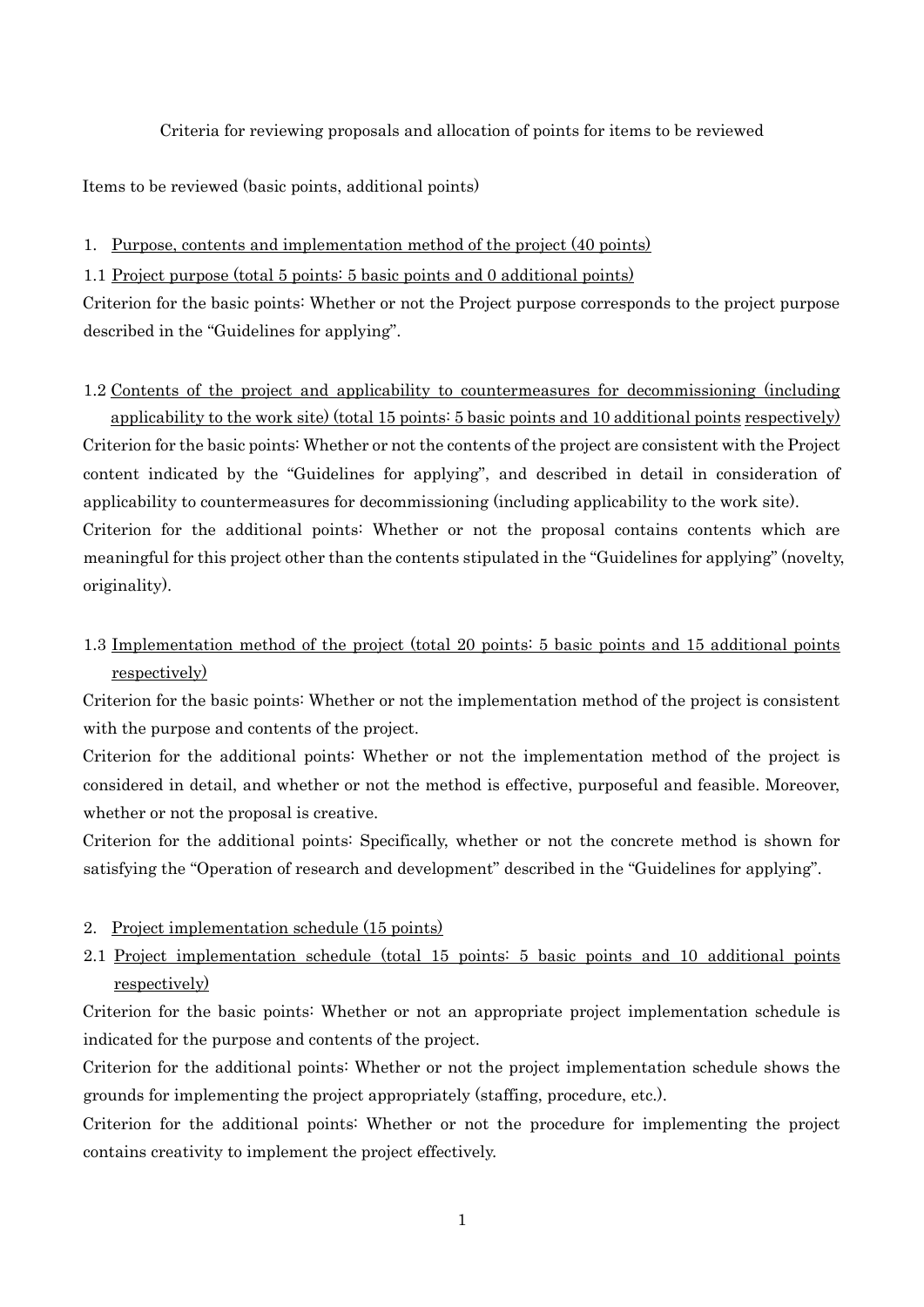### 3. Project implementation scheme (30 points)

# 3.1 Project implementation scheme, division of roles (total 10 points: 5 basic points and 5 additional points respectively)

Criterion for the basic points: Whether or not the project implementation scheme, division of roles (including the project leader) and the number of staff are clearly described.

Criterion for the basic points: Whether or not staffing is sufficient to implement the project.

Criterion for the additional points: Whether or not the project implementation scheme is properly arranged to respond to requests from the management office promptly and flexibly.

Criterion for the additional points: Whether or not the project implementation scheme has the implementation ability and the coordination structure to consider/judge the applicability to countermeasures for decommissioning (including applicability to the work site).

Criterion for the additional points: Whether or not the project implementation scheme is properly arranged to commence the project immediately after the Grant Decision.

## 3.2 Expertise as an organization, track record of other similar projects (total 10 points: 5 basic points and 5 additional points respectively)

Criterion for the basic points: Whether or not it is described that the applicant has an accumulation of indispensable expert knowledge, know-how etc. to implement the project as an organization.

Criterion for the additional points: Whether or not the applicant has ever implemented other similar projects as an organization.

Criterion for the additional points: Whether or not the applicant has an accumulation of technical knowledge or expert knowledge concerning the contents of the project as an organization.

Criterion for the additional points: Whether or not the applicant has experiences of implementing projects which can contribute to implementing this project, and/or a network with specialized organizations useful to implementing this project as an organization.

## 3.3 Expertise and experiences of similar projects of engaged employees (total 10 points: 5 basic points and 5 additional points respectively)

Criterion for the basic points: Whether or not it is described that employees to be engaged in the project have an accumulation of indispensable expert knowledge, know-how etc. to implement the project.

Criterion for the additional points: Whether or not employees to be engaged in the project have ever implemented other similar projects.

Criterion for the additional points: Whether or not employees to be engaged in the project have an accumulation of technical knowledge or expert knowledge concerning the contents of the project.